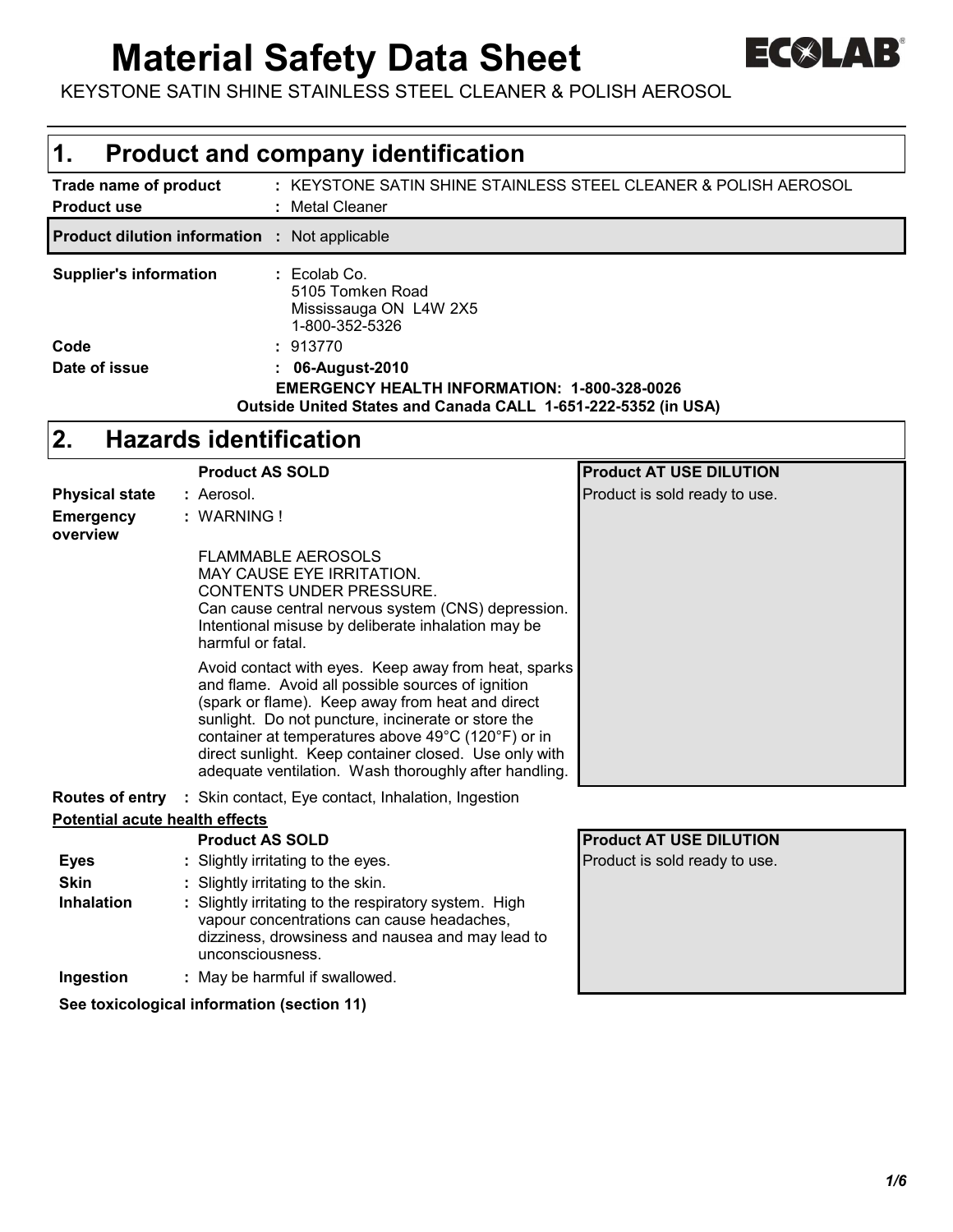### **Product AS SOLD**

| <b>Name</b>                                | <b>CAS number</b> | % by weight |
|--------------------------------------------|-------------------|-------------|
| white mineral oil, petroleum               | 8042-47-5         | $10 - 30$   |
| solvent naphtha (petroleum), medium aliph. | 64742-88-7        | 7 - 13      |
| <b>BUTANE</b>                              | 106-97-8          | 7 - 13      |
| <b>PROPANE</b>                             | 74-98-6           | $7 - 13$    |
| <b>Product AT USE DILUTION</b>             |                   |             |
| <b>Name</b>                                | <b>CAS number</b> | % by weight |
| Product is sold ready to use.              |                   |             |
|                                            |                   |             |

# **First-aid measures 4.**

|                     | <b>Product AS SOLD</b>                                                                                                    | <b>Product AT USE DILUTION</b> |
|---------------------|---------------------------------------------------------------------------------------------------------------------------|--------------------------------|
| Eye contact         | Rinse with water for a few minutes.                                                                                       | Product is sold ready to use.  |
| <b>Skin contact</b> | : Rinse with water for a few minutes.                                                                                     |                                |
| <b>Inhalation</b>   | : No special measures required. Treat symptomatically.                                                                    |                                |
| Ingestion           | : Do not induce vomiting. Never give anything by mouth<br>to an unconscious person. Get medical attention<br>immediately. |                                |

#### **Fire-fighting measures 5.**

#### **Product AS SOLD**

| <b>Auto-ignition temperature</b>                        | : Not available.                                                                                                                                                                                                                                                                                                                                                                                                                          |
|---------------------------------------------------------|-------------------------------------------------------------------------------------------------------------------------------------------------------------------------------------------------------------------------------------------------------------------------------------------------------------------------------------------------------------------------------------------------------------------------------------------|
| <b>Flammable limits</b>                                 | : Lower: 1.8%<br>Upper: 9.7%                                                                                                                                                                                                                                                                                                                                                                                                              |
| <b>Hazardous thermal</b><br>decomposition products      | : Decomposition products may include the following materials:<br>carbon dioxide<br>carbon monoxide                                                                                                                                                                                                                                                                                                                                        |
| <b>Special remarks on fire hazards : Not available.</b> |                                                                                                                                                                                                                                                                                                                                                                                                                                           |
| Special remarks on explosion<br>hazards                 | : Not available.                                                                                                                                                                                                                                                                                                                                                                                                                          |
| Fire-fighting media and<br><b>instructions</b>          | : Use an extinguishing agent suitable for the surrounding fire.                                                                                                                                                                                                                                                                                                                                                                           |
|                                                         | Use water spray to keep fire-exposed containers cool. Containers may explode when<br>heated. Ruptured cylinders may rocket. Dyke area of fire to prevent runoff.                                                                                                                                                                                                                                                                          |
|                                                         | Flammable aerosol. In a fire or if heated, a pressure increase will occur and the<br>container may burst, with the risk of a subsequent explosion. Gas may accumulate in<br>low or confined areas or travel a considerable distance to a source of ignition and<br>flash back, causing fire or explosion. Bursting aerosol containers may be propelled<br>from a fire at high speed. Runoff to sewer may create fire or explosion hazard. |
| Special protective equipment<br>for fire-fighters       | : Fire-fighters should wear appropriate protective equipment and self-contained<br>breathing apparatus (SCBA) with a full face-piece operated in positive pressure<br>mode.                                                                                                                                                                                                                                                               |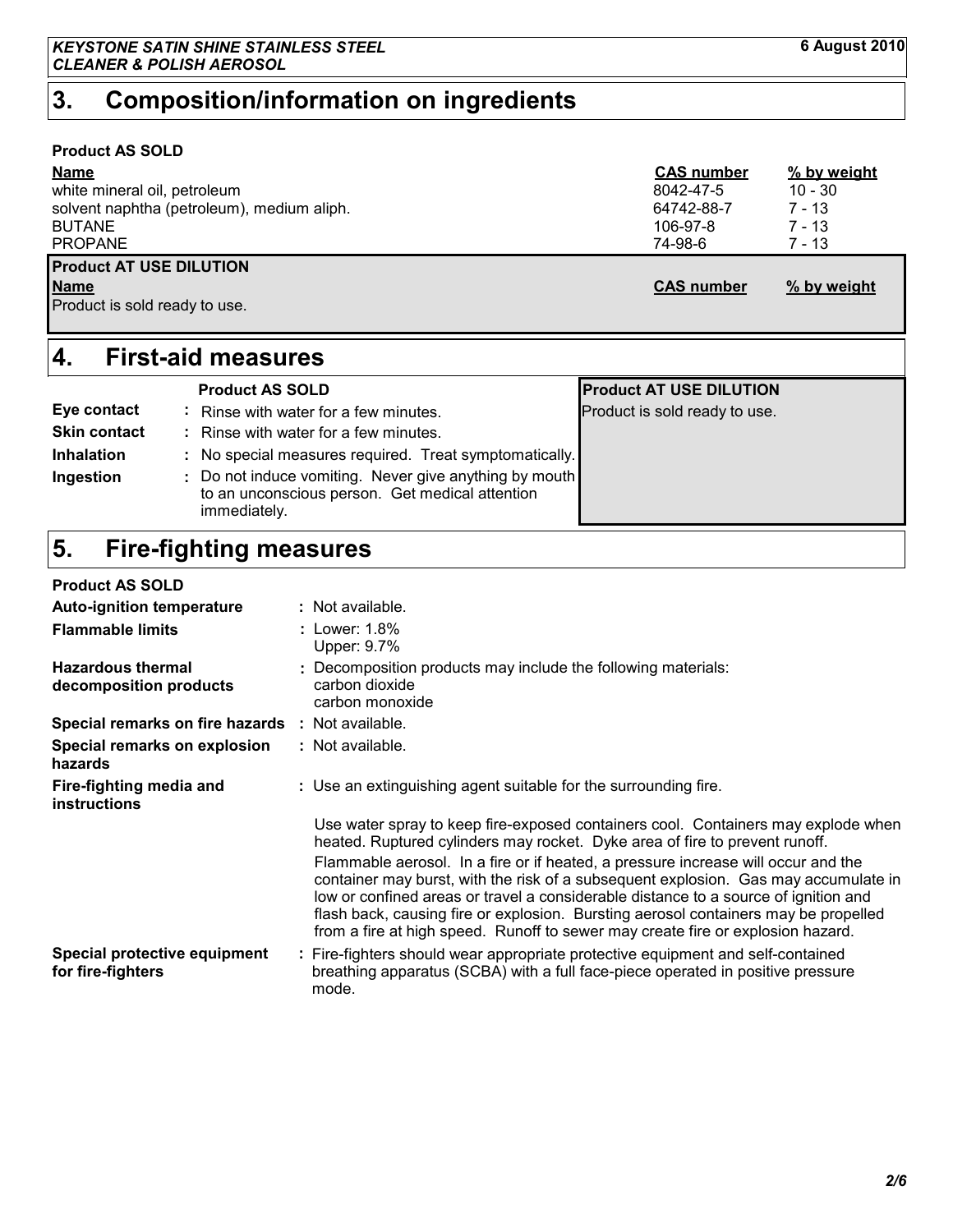#### **Accidental release measures 6.**

|                                   | <b>Product AS SOLD</b>                                                                                                                                                                                                                                               | <b>Product AT USE DILUTION</b> |
|-----------------------------------|----------------------------------------------------------------------------------------------------------------------------------------------------------------------------------------------------------------------------------------------------------------------|--------------------------------|
| Personal<br>precautions           | : Use personal protective equipment as required.                                                                                                                                                                                                                     | Product is sold ready to use.  |
| Environmental<br>precautions      | : Avoid contact of large amounts of spilt material and<br>runoff with soil and surface waterways.                                                                                                                                                                    |                                |
| <b>Methods for</b><br>cleaning up | : If emergency personnel are not present, contain and<br>collect small spillages with non-combustible absorbent<br>material, e.g. sand, earth or other suitable material<br>and place in a suitable container for disposal. Use a<br>water rinse for final clean-up. |                                |

#### **Handling and storage 7.**

|                 | <b>Product AS SOLD</b>                                                                                                                                                                                                                                                                                             | <b>Product AT USE DILUTION</b> |
|-----------------|--------------------------------------------------------------------------------------------------------------------------------------------------------------------------------------------------------------------------------------------------------------------------------------------------------------------|--------------------------------|
| <b>Handling</b> | : Avoid contact with eyes. Avoid breathing vapours,<br>spray or mists. Keep away from heat, sparks and<br>flame. To avoid fire, eliminate ignition sources. Liquid<br>and vapor under pressure. Do not puncture or<br>incinerate container. Use only with adequate<br>ventilation. Wash thoroughly after handling. | Product is sold ready to use.  |
| <b>Storage</b>  | : Keep out of reach of children. Keep container in a<br>cool, well-ventilated area. Store in a closed container.<br>Keep container tightly closed and sealed until ready for<br>use. Do not puncture or incinerate container. Avoid<br>all possible sources of ignition (spark or flame).                          |                                |
|                 | Store between the following temperatures: 0 and 45°C                                                                                                                                                                                                                                                               |                                |

# **Exposure controls/personal protection 8.**

| <b>Engineering</b><br>measures | <b>Product AS SOLD</b><br>: Use only with adequate ventilation. If user operations<br>generate dust, fumes, gas, vapour or mist, use<br>process enclosures, local exhaust ventilation or other<br>engineering controls to keep worker exposure to<br>airborne contaminants below any recommended or<br>statutory limits. The engineering controls also need to<br>keep gas, vapour or dust concentrations below any<br>lower explosive limits. | <b>Product AT USE DILUTION</b><br>Product is sold ready to use. |
|--------------------------------|------------------------------------------------------------------------------------------------------------------------------------------------------------------------------------------------------------------------------------------------------------------------------------------------------------------------------------------------------------------------------------------------------------------------------------------------|-----------------------------------------------------------------|
| <b>Personal protection</b>     |                                                                                                                                                                                                                                                                                                                                                                                                                                                |                                                                 |
| Eyes                           | : No protective equipment is needed under normal use<br>conditions.                                                                                                                                                                                                                                                                                                                                                                            | Product is sold ready to use.                                   |
| <b>Hands</b>                   | : No protective equipment is needed under normal use<br>conditions.                                                                                                                                                                                                                                                                                                                                                                            |                                                                 |
| <b>Skin</b>                    | : No protective equipment is needed under normal use<br>conditions.                                                                                                                                                                                                                                                                                                                                                                            |                                                                 |
| <b>Respiratory</b>             | : No special protection is required.                                                                                                                                                                                                                                                                                                                                                                                                           |                                                                 |

| <b>Occupational exposure limits</b> |     |  | TWA (8 hours) |                         |                            | STEL (15 mins) |  |  | Ceiling         |                  |  |
|-------------------------------------|-----|--|---------------|-------------------------|----------------------------|----------------|--|--|-----------------|------------------|--|
| List name                           | ppm |  |               |                         | mg/m <sup>3</sup><br>Other |                |  |  |                 | <b>Notations</b> |  |
|                                     |     |  |               |                         |                            |                |  |  |                 |                  |  |
|                                     |     |  |               |                         |                            |                |  |  |                 |                  |  |
|                                     |     |  |               |                         |                            |                |  |  |                 |                  |  |
|                                     |     |  |               |                         |                            |                |  |  |                 |                  |  |
|                                     |     |  |               | mg/m <sup>3</sup> Other | ppm                        |                |  |  | $ppm$   $mg/m3$ | <b>Other</b>     |  |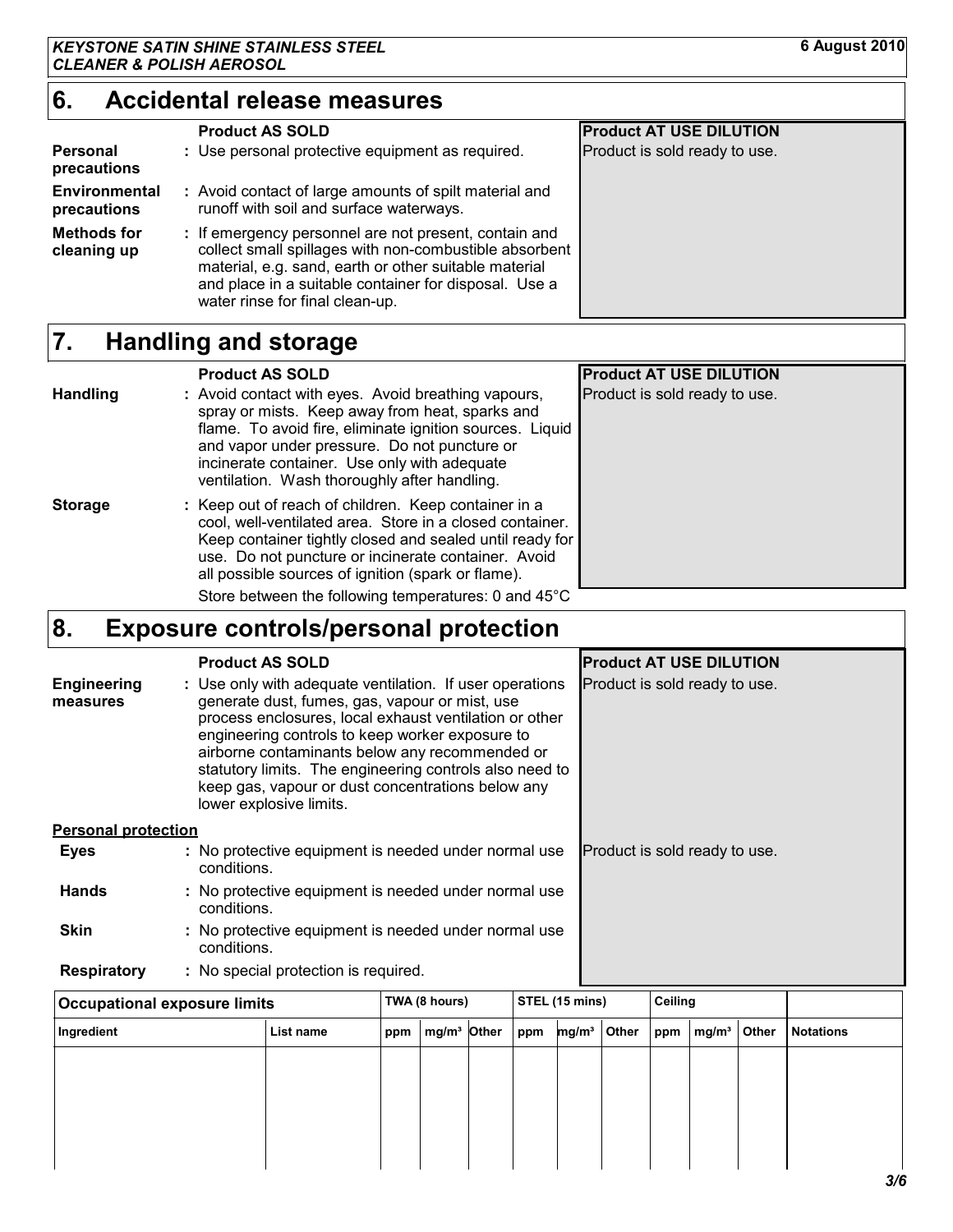# **8. Exposure controls/personal protection**

| white mineral oil, petroleum | BC 10/2009             | $\overline{\phantom{0}}$ |                          |                          |                          |  |                          |     |
|------------------------------|------------------------|--------------------------|--------------------------|--------------------------|--------------------------|--|--------------------------|-----|
|                              | ON 8/2008              | $\overline{\phantom{0}}$ | đ                        | $\overline{\phantom{a}}$ | 10                       |  | $\overline{\phantom{0}}$ | [a] |
|                              | QC 6/2008              | $\overline{\phantom{0}}$ | Ð                        | $\overline{\phantom{0}}$ | 10                       |  | $\overline{\phantom{0}}$ | [a] |
| butane                       | <b>US ACGIH 1/2009</b> | 1000                     |                          | $\overline{\phantom{0}}$ |                          |  | $\overline{\phantom{0}}$ |     |
|                              | AB 4/2009              | 1000                     |                          | $\overline{\phantom{0}}$ |                          |  | $\overline{\phantom{0}}$ |     |
|                              | BC 10/2009             | 600                      | $\overline{\phantom{0}}$ | 750                      | $\overline{\phantom{0}}$ |  | $\overline{\phantom{0}}$ |     |
|                              | ON 8/2008              | 800                      | 1900                     | $\overline{\phantom{0}}$ |                          |  |                          |     |
|                              | QC 6/2008              | 800                      | 1900                     | $\overline{\phantom{0}}$ |                          |  | $\overline{\phantom{0}}$ |     |
| propane                      | <b>US ACGIH 1/2009</b> | 1000                     |                          | -                        |                          |  |                          |     |
|                              | AB 4/2009              | 1000                     |                          | -                        |                          |  | $\overline{\phantom{0}}$ |     |
|                              | BC 10/2009             | 1000                     |                          | $\overline{\phantom{a}}$ |                          |  |                          |     |
|                              | ON 8/2008              | 1000                     |                          | $\overline{\phantom{a}}$ | $\overline{\phantom{0}}$ |  |                          |     |
|                              | QC 6/2008              | 1000                     | 1800                     | $\overline{\phantom{a}}$ | $\overline{\phantom{0}}$ |  | $\overline{\phantom{0}}$ |     |
|                              |                        |                          |                          |                          |                          |  |                          |     |

**Form:** [a]mist

# **Physical and chemical properties 9.**

|                                                   |    | <b>Product AS SOLD</b> |
|---------------------------------------------------|----|------------------------|
| Physical state                                    |    | : Aerosol.             |
| <b>Flash point</b>                                | t. | Not applicable         |
| Colour                                            |    | : White.               |
| Odour                                             |    | : citrus               |
| рH                                                |    | Not applicable         |
| <b>Boiling/condensation</b><br>point              | н. | Not available.         |
| <b>Melting/freezing : Not available.</b><br>point |    |                        |
| <b>Relative density : 0.924 to 0.944</b>          |    |                        |
| Vapour pressure : Not available.                  |    |                        |
| Vapour density                                    |    | : Not available.       |
| Odour threshold                                   |    | : Not available.       |
| <b>Evaporation rate</b>                           |    | : Not available.       |
| <b>Viscosity</b>                                  |    | Not available.         |
| <b>Dispersibility</b>                             |    | Not available.         |
| properties                                        |    |                        |
| Solubility                                        |    | Not available.         |
| $LogK_{ow}$                                       |    | Not available.         |

# **Product AT USE DILUTION**

Product is sold ready to use.

# **Stability and reactivity 10.**

### **Product AS SOLD**

| <b>Stability</b>                           | : The product is stable. Under normal conditions of storage and use, hazardous<br>polymerisation will not occur. |
|--------------------------------------------|------------------------------------------------------------------------------------------------------------------|
| <b>Conditions of instability</b>           | : Not available.                                                                                                 |
| <b>Reactivity</b>                          | : Not available.                                                                                                 |
| <b>Hazardous decomposition</b><br>products | : Under normal conditions of storage and use, hazardous decomposition products should<br>not be produced.        |
| <b>Hazardous polymerisation</b>            | : Under normal conditions of storage and use, hazardous polymerisation will not occur.                           |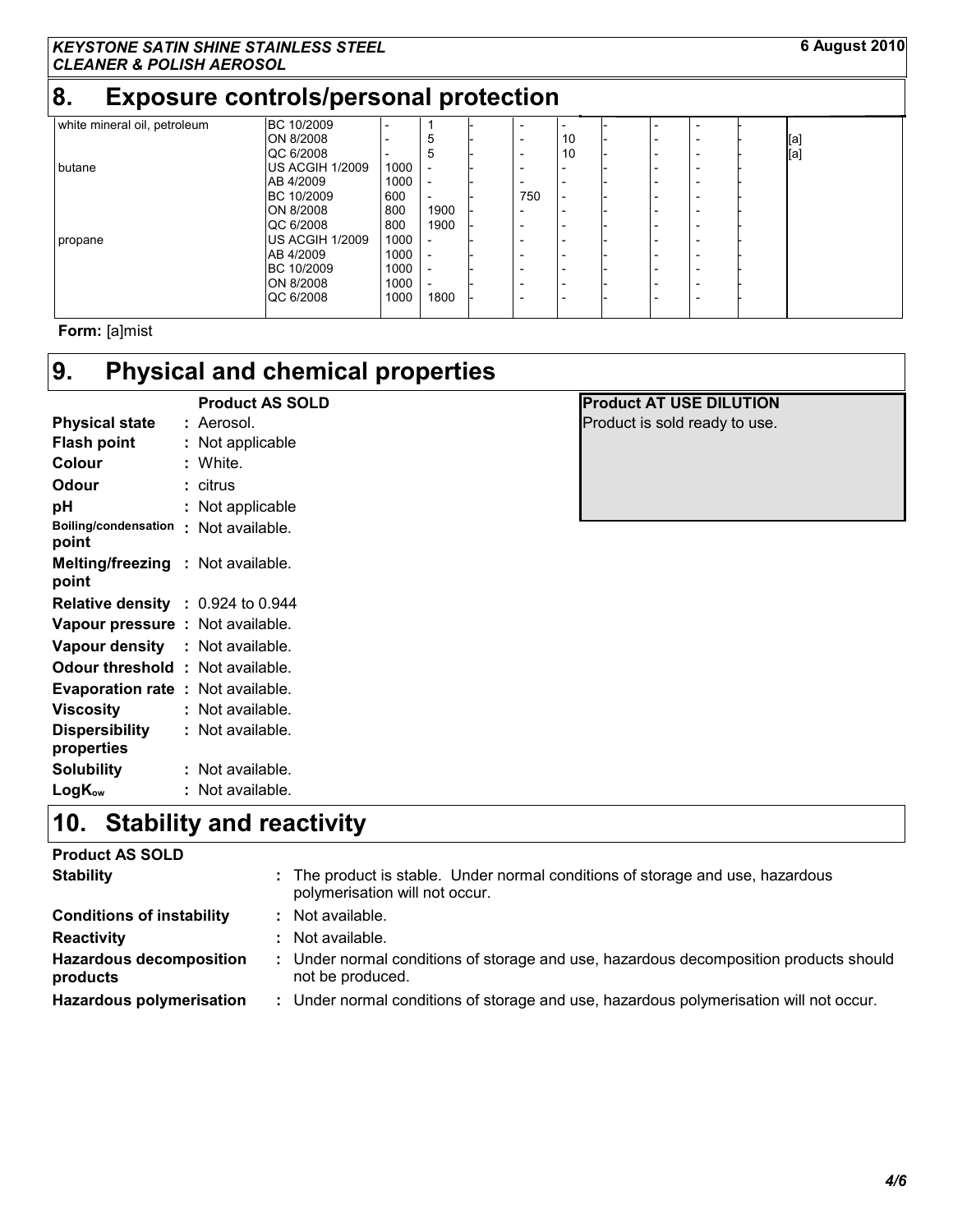# **11. Toxicological information**

#### **Potential acute health effects**

|                                                                                                                                                                                                             |  | <b>Product AS SOLD</b> |                                    |              | <b>Product AT USE DILUTION</b>                                                                                                                                                                                                                                                  |                                                                                                                                                 |                       |  |  |
|-------------------------------------------------------------------------------------------------------------------------------------------------------------------------------------------------------------|--|------------------------|------------------------------------|--------------|---------------------------------------------------------------------------------------------------------------------------------------------------------------------------------------------------------------------------------------------------------------------------------|-------------------------------------------------------------------------------------------------------------------------------------------------|-----------------------|--|--|
| <b>Eyes</b>                                                                                                                                                                                                 |  |                        | : Slightly irritating to the eyes. |              |                                                                                                                                                                                                                                                                                 | Product is sold ready to use.                                                                                                                   |                       |  |  |
| <b>Skin</b>                                                                                                                                                                                                 |  |                        | : Slightly irritating to the skin. |              |                                                                                                                                                                                                                                                                                 |                                                                                                                                                 |                       |  |  |
| <b>Inhalation</b><br>: Slightly irritating to the respiratory system. High<br>vapour concentrations can cause headaches,<br>dizziness, drowsiness and nausea and may lead to<br>unconsciousness.            |  |                        |                                    |              |                                                                                                                                                                                                                                                                                 |                                                                                                                                                 |                       |  |  |
| Ingestion                                                                                                                                                                                                   |  |                        | : May be harmful if swallowed.     |              |                                                                                                                                                                                                                                                                                 |                                                                                                                                                 |                       |  |  |
| <b>Product AS SOLD</b>                                                                                                                                                                                      |  |                        |                                    |              |                                                                                                                                                                                                                                                                                 |                                                                                                                                                 |                       |  |  |
| <b>Potential chronic health effects</b>                                                                                                                                                                     |  |                        |                                    |              |                                                                                                                                                                                                                                                                                 |                                                                                                                                                 |                       |  |  |
| <b>Carcinogenic effects</b><br><b>Mutagenic effects</b><br><b>Teratogenic effects</b><br><b>Reproductive effects</b><br><b>Sensitization to Product</b><br><b>Synergistic products</b><br>(toxicologically) |  |                        | : Not available.                   |              | : No known significant effects or critical hazards.<br>: No known significant effects or critical hazards.<br>: No known significant effects or critical hazards.<br>: No known significant effects or critical hazards.<br>: No known significant effects or critical hazards. |                                                                                                                                                 |                       |  |  |
| <u>Toxicity data</u>                                                                                                                                                                                        |  |                        |                                    |              |                                                                                                                                                                                                                                                                                 |                                                                                                                                                 |                       |  |  |
| <b>Product/ingredient name</b><br>butane                                                                                                                                                                    |  |                        |                                    | Test<br>LC50 | Route<br>Inhalation                                                                                                                                                                                                                                                             | <b>Result</b><br>658 g/m3                                                                                                                       | <b>Species</b><br>Rat |  |  |
| Other adverse effects<br><b>Target organs</b>                                                                                                                                                               |  |                        |                                    |              |                                                                                                                                                                                                                                                                                 | : Contains material which may cause damage to the following organs: the nervous<br>system, cardiovascular system, central nervous system (CNS). |                       |  |  |

# **Ecological information 12.**

**Ecotoxicity :**

: Not reported

# **Disposal considerations 13.**

|                | <b>Product AS SOLD</b>                                                                                                                                                                            | <b>Product AT USE DILUTION</b> |
|----------------|---------------------------------------------------------------------------------------------------------------------------------------------------------------------------------------------------|--------------------------------|
| Waste disposal | : Avoid disposal. Attempt to use product completely in<br>accordance with intended use. Disposal should be in<br>accordance with applicable regional, national and local<br>laws and regulations. | Product is sold ready to use.  |
|                |                                                                                                                                                                                                   |                                |

# **14. Transport information**

**Certain shipping modes or package sizes may have exceptions from the transport regulations. The classification provided may not reflect those exceptions and may not apply to all shipping modes or package sizes.**

**IMO/IMDG Classification Product AS SOLD**

| UN number                     | UN1950                   |
|-------------------------------|--------------------------|
| Proper shipping name          | AEROSOLS, FLAMMABLE      |
| <b>Class</b>                  | 21                       |
| Packing group                 | $\overline{\phantom{0}}$ |
| <b>Additional information</b> | Limited quantity         |

**See shipping documents for specific transportation information.**